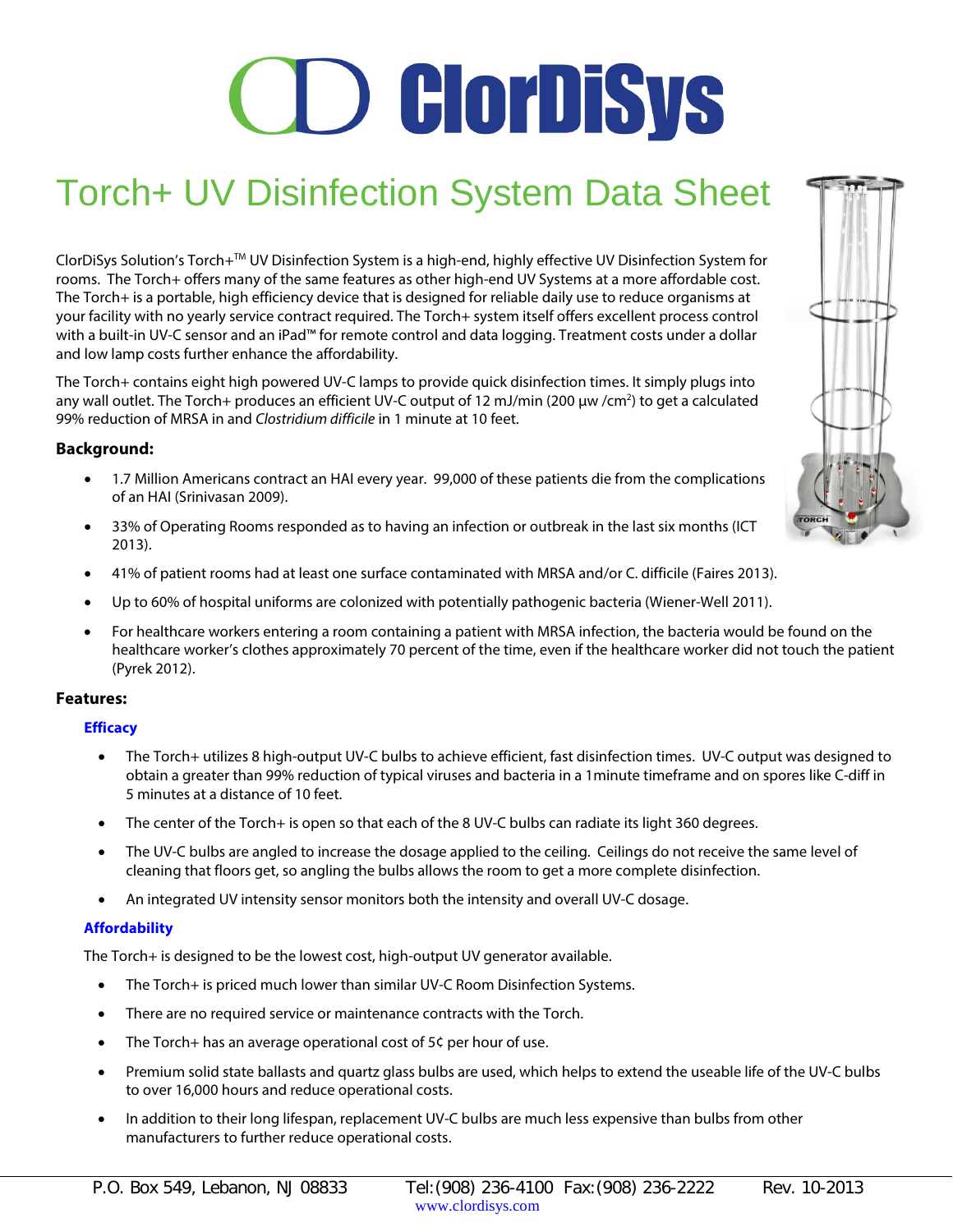#### **Ease of Use**

- The Torch+ is operated via iPad™ for control and monitoring from any location.
- Data from the iPad™ is emailed to a supervisor following every use, for enhanced record keeping.
- UV-C Sensor logs and trends exposure data, room number, and user information.
- The Torch+ draws only 6 amps of power, allowing it to be plugged into any outlet.
- Easily operated with minimal training.
- No special room preparation is required.
- No chemicals to store and handle.

#### **Safety**

- 4 motion sensors to abort the UV exposure if motion is sensed in room.
- Each Torch+ comes with an iPad™ such that it can be started from outside the room to further enhance the safety of the user.
- Each Torch tower has an emergency stop button to inhibit a cycle or abort the process if pressed if the process is started while someone is still in the room.
- No disposal of chemicals or clean up required after use.
- No special lamp recycling required.
- The bulbs used in the Torch are Low Ozone emitting bulbs, similar to traditional overhead bulbs.
- The Torch+ UV Disinfection System must be manually reset if safety device is tripped. This prevents inadvertent restart of UV exposure as a further safety precaution.
- Bulbs are coated with Teflon for strengthening as well as containing glass shards if accidentally broken.



**One High Priced UV System**

**Multiple Lower Cost Torches**

- One system can't shed light on all surfaces (many shadow areas)
- Multiple exposures are needed to disinfect all surfaces leading to longer overall room treatment times
- Multiple systems can be arranged to eliminate or greatly minimize shadow areas such that only one exposure is necessary (no opportunity for cross-contamination)
- Shorter room turnover times



**Emergency Stop Button**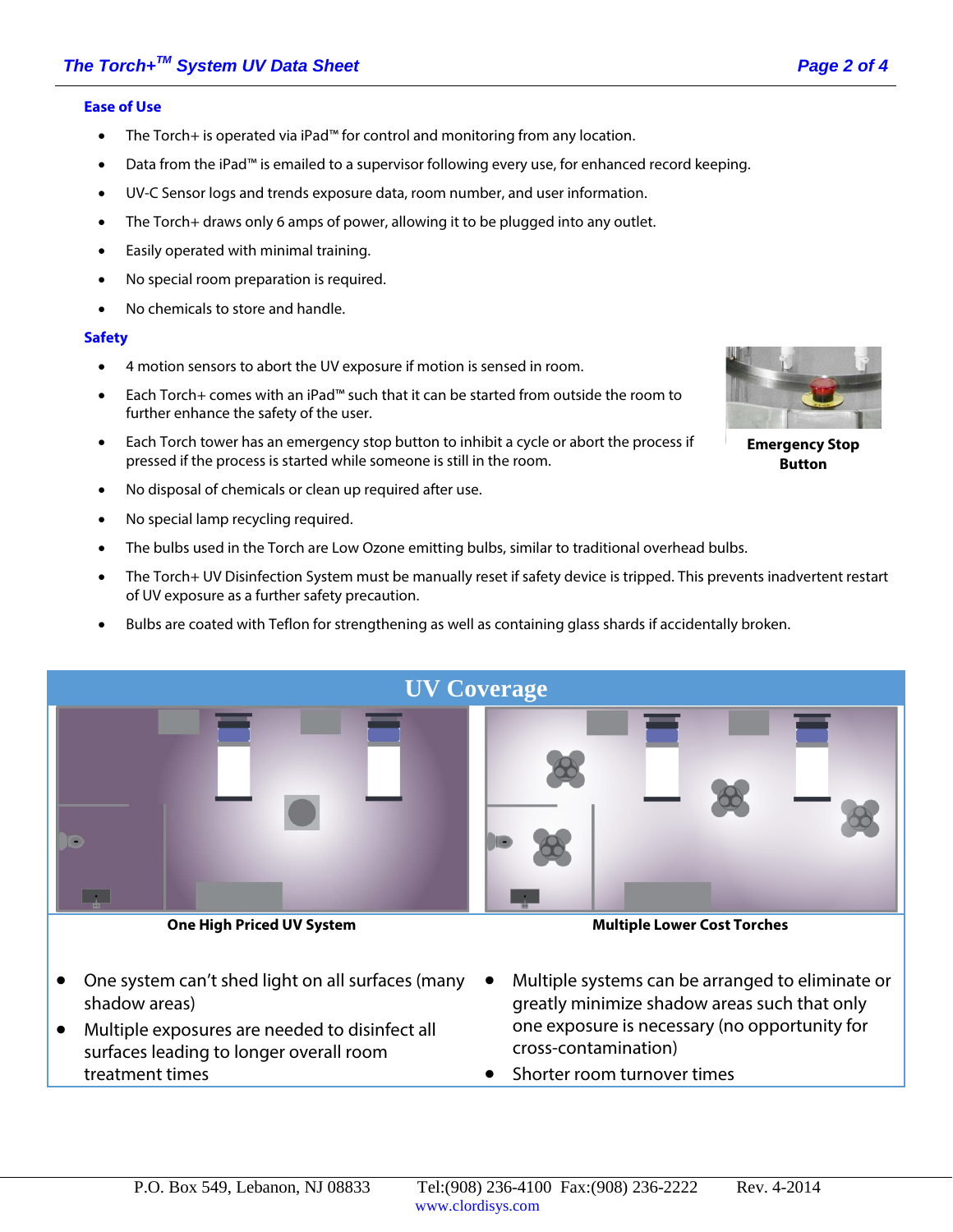# **Specifications:**

- Torch+ 68" H x 23" D x 23" W (1727mm H x 584mm D x 584mm W) 110-240 VAC, 6 Amps, 50/60 HZ 71 lbs (32 kg)
- Lamps are rated 16,000 hours.
- Lamp type: 4-pin, low pressure, UVC Germicidal, low ozone
- Lamp quantity: 8
- Power cable: 15 feet, hospital grade
- Produces an intensity of approximately 200 µw/cm2 at 10 feet distance for a dosage of 12 mJ/minute

# **Design Features:**

- Protective Cover A heavy duty cover is supplied with the Torch Tower to cover it when moving it around or storing it to better protect the lamps from damage.
- Lamp Guard A stainless steel protective lattice is incorporated into the Torch Tower to help protect the lamps from accidental breakage due to bumping hazards or items falling on it when the Protective Cover is not in place.

Data Logging –Operator info, room numbers, and alarm histories are logged as well as UV-C data.

Remote Operation – An iPad™ is included with every Torch+ system to allow the user to start, stop, and reset the Torch+ from a safe location.

#### **Bulbs:**

ClorDiSys Solutions utilizes quartz lamps in the Torch+ UV System. Quartz is the premier material for UV producing lamps. ClorDiSys utilizes standard bulb lengths and ballasts. Our bulbs offer the best electrical efficiency by converting up to 40% of electrical power into to UV power. Our bulbs have a warm-up time approx. 30 - 60 sec.. With our LongLife+™ coating process, our low pressure mercury lamps have an operating life of up to 16,000 hours, maintaining an end-of-life UVC output of 80%.

#### **Used Bulb Waste Disposal**

Our germicidal lamps are Toxicity Characteristic Leaching Procedure (TCLP) compliant. Lamps that PASS the TCLP test are considered as non-hazardous waste by the EPA.

In 1990 the EPA developed the TCLP test to simulate the effect of disposing waste in conventional landfills under complex environmental conditions. The method is designed to determine the mobility of toxic material in liquid, solid and multiphasic waste. The EPA developed the TCLP to determine the toxicity of waste. The TCLP test does NOT measure the total mercury content but rather the potential of mercury to leach into groundwater if the waste is disposed of in a landfill. TCLP is designed to simulate the leaching that the waste will undergo if disposed of in a sanitary landfill. This test includes mercury, lead, cadmium, and other hazardous materials. Passing this test for mercury, for instance, requires a yield of less than 0.2 milligrams per liter upon completion of the test.

While lamps that pass TCLP may be classified as non-hazardous waste by the EPA, ClorDiSys Solutions, Inc strongly encourages the recycling of spent germicidal lamps. Please contact your local environmental agency for assistance with lamp recycling or visit [www.lamprecycle.org.](http://www.lamprecycle.org/)